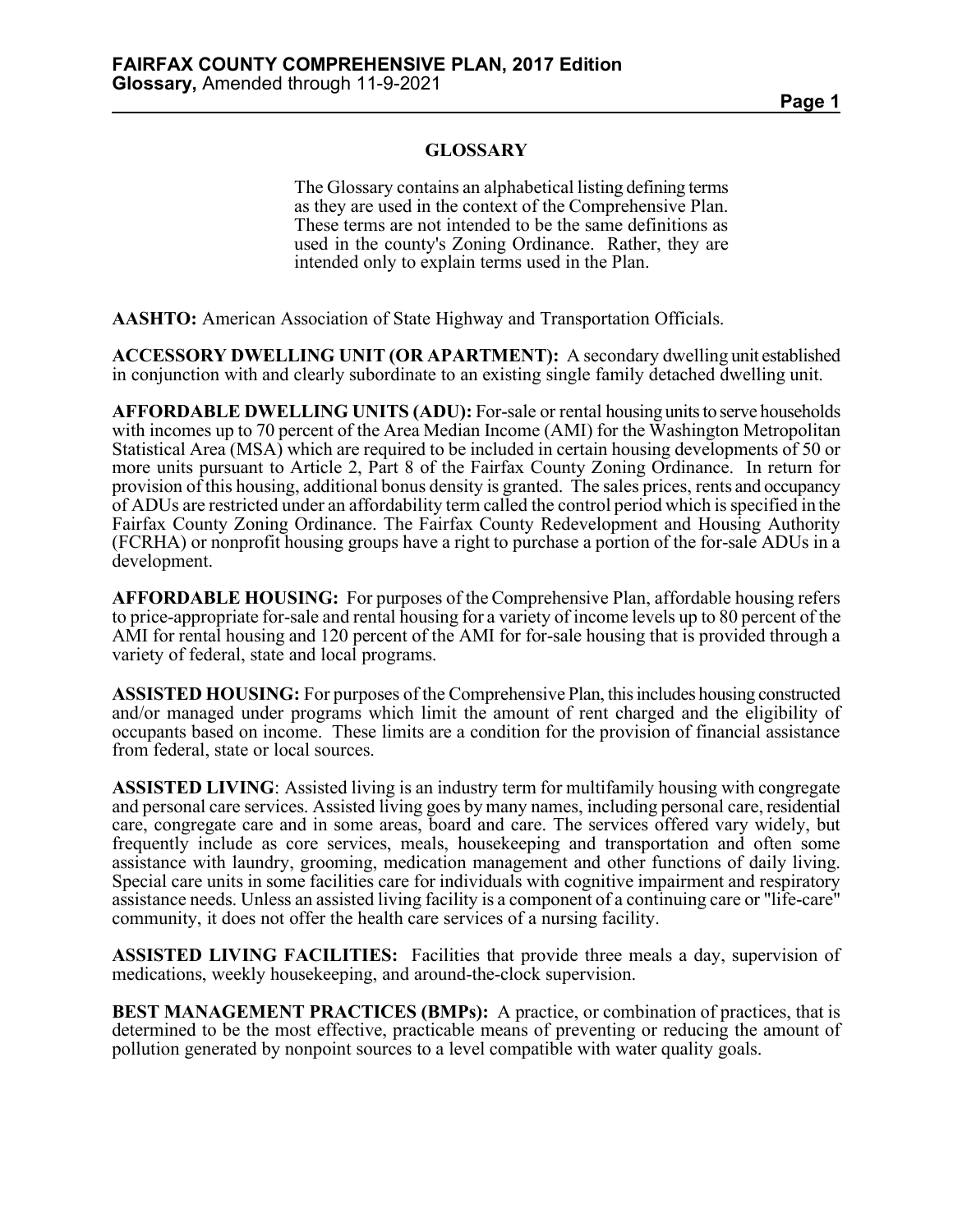**BETTER SITE DESIGN:** Site and subdivision design techniques that minimize impacts to the natural environment, including topography, hydrology, vegetation, natural habitat, groundwater recharge, and stormwater runoff. Such a design respects these natural systems by employing practices that minimize impacts to these systems both on and off site.

**BMP:** See Best Management Practices.

**BREAKWATER:** A fixed or floating structure usually constructed parallel to the shoreline to protect the shoreline from erosion by dissipating wave energy before it reaches the shore. Typically, in order to address erosion over a reach of shoreline, a series of breakwaters are constructed.

**BUFFERING:** The area of open land which serves to mitigate potential conflicts between different types of land uses. Buffer zones are most commonly employed between different types of uses but, in certain circumstances, it may be appropriate to provide a buffer between high and low density residential uses.

**BUILDING REPURPOSING:** A change in use in all or part of an existing building, such as a conversion from office to residential, live/work, institutional, public facilities, retail, or light manufacturing uses.

**BULKHEAD:** A vertical structure or partition, placed on a bank or bluff and usually running parallel to the shoreline, for the purpose of retaining upland soils while providing protection of the inland area from wave action. Bulkheads are generally smaller than seawall structures and are designed to retain upland soils while providing protection from minimal wave action.

**BUS RAPID TRANSIT**: A flexible, rubber-tired, rapid-transit mode that mostly operates in a dedicated right-of-way with at-grade intersections. Limited sections are in mixed traffic. BRT is an integrated system of facilities, services, and amenities that collectively improves the speed, reliability, and identity of bus transit. Distinguishing features may include:

- Distinctive and clearly designated stops/stations with unique passenger amenities at regularly spaced stations;
- Standard or extended sized buses with distinct appearance, high quality passenger comfort, low floor or high platform, and multiple doors for easy and fast boarding/alighting at stops/stations;
- Frequent service headways throughout the day;
- Off-board fare collection;
- Well organized movement of buses along the line, including optimized signal timing and intersection treatments, dispatching at stops; and
- Passenger information controlled by various Intelligent Transportation Systems (ITS) measures to provide reliability."

**CAPITAL IMPROVEMENT PROGRAM (CIP):** The CIP guides the development of public facilities over a five-year period. It shows the arrangement of projects in a sequential order based on a schedule of priorities and assigns an estimated cost and anticipated method of funding each project. The Capital Improvement Program provides the financial foundation necessary to implement the Comprehensive Plan and public facilities plans.

**CARBON MONOXIDE (CO):** An odorless, colorless gas resulting from the incomplete combustion of fossil fuels. When present in high enough concentrations, CO can harm human health.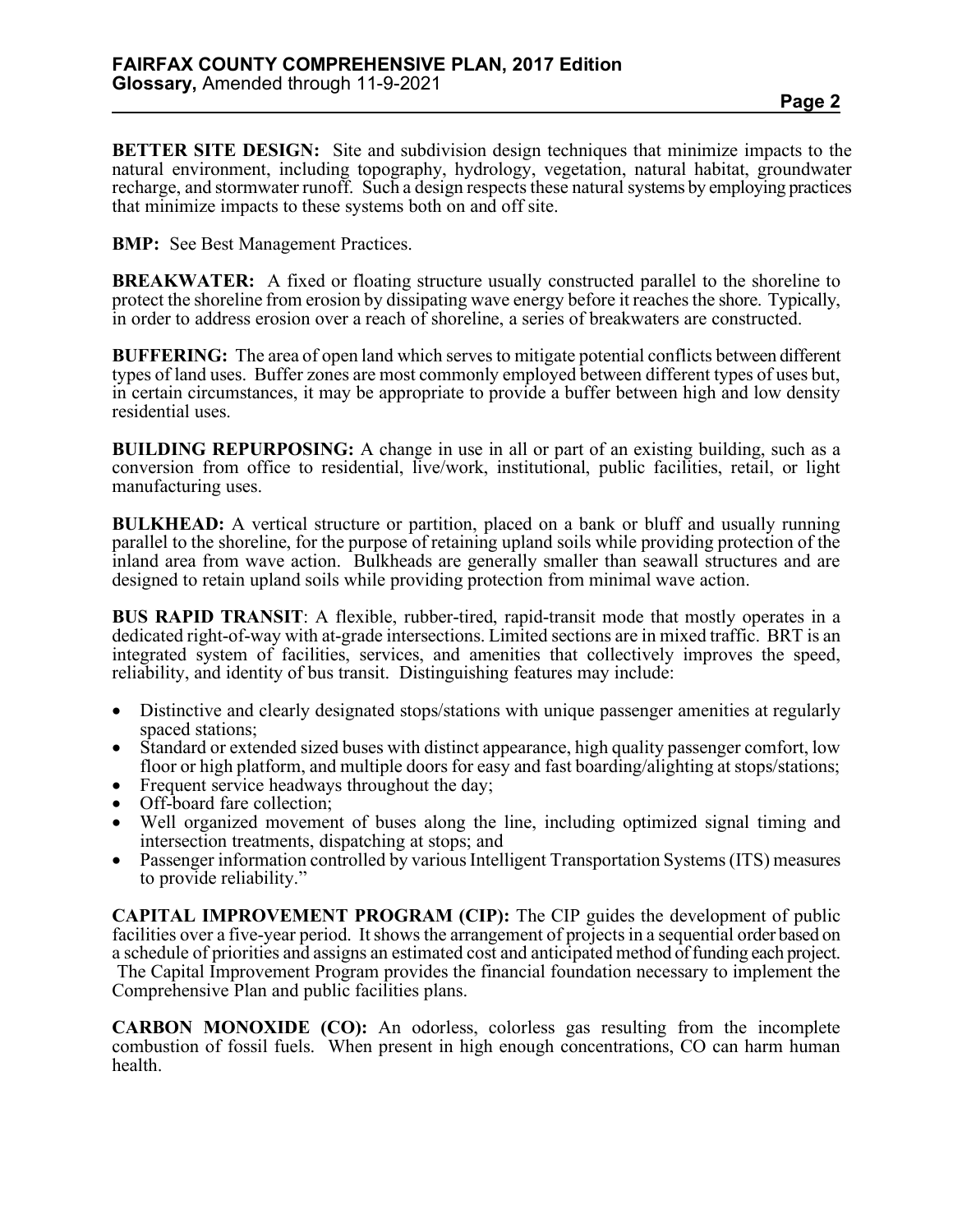**CASE MANAGEMENT:** Case management is the mechanism through which persons needing assistance receive assessment services and are linked to programs. Case managers advocate for services as well as monitor programs used by persons with special needs.

**CBC:** See Community Business Centers.

**CIP:** See Capital Improvement Program.

**CLUSTER DEVELOPMENT:** Development in which individual lots may be smaller than the average lot authorized by the zoning ordinance. Buildable lots are located on a portion of rather than the entire site so that the residual area may be preserved for recreation or environmental protection.

**CO**: See Carbon Monoxide.

**COG:** See Council of Governments; also MWCOG.

**COLLECTOR STREET:** A street that provides direct service to and from local areas, routing traffic to the arterial street system. A Collector Street provides the primary means of circulation between adjacent neighborhoods and can serve as a local bus route. The Street provides for the dual purpose of land access and local traffic movement. Generally, these roadways are not used for through trips.

**CO-LIVING:** A residential use where residents occupy separate units, which also offer significant communal space intended to encourage residents to socialize and pursue a variety of activities.

**COMMUNITY BUSINESS CENTERS (CBC):** These centers typically are planned for over 1,000,000 sq. ft. of commercial space. Historically older community-serving commercial areas that emerged along major roadways, Community Business Centers are areas where redevelopment should encourage a mix of uses focused around a core area of higher intensity, such as a town center or main street in a pedestrian-oriented setting. Transitions in intensity and compatible land uses should protect surrounding stable residential neighborhoods.

**COMMUNITY LIBRARIES:** Medium-sized facilities that offer a basic range of materials and services. Monthly circulation level is 15,000 to 50,000 volumes.

**COMMUNITY SERVICES:** Retail, office and institutional uses that primarily serve the residents of surrounding neighborhoods. Examples of community services include dry cleaners, grocery stores, hardware stores and travel agencies.

**COMMUNITY SHOPPING CENTERS:** Shopping centers that range in size from 100,000 to 400,000 square feet and typically serve a population of 40,000 to 150,000. A junior department store, a variety store or a discount store serves as an anchor.

**COMMUTER PARKING LOT:** Facility where commuters may park their vehicles and then travel via carpool, vanpool, bus service, or rail service.

**COMMUTER RAIL STATION:** Facility where passengers may board commuter rail train service. Facility typically includes passenger waiting areas, ticketing and information areas and parking areas.

**CONSERVATION:** The restoration, stabilization, management, and wise use of natural and heritage resources for compatible educational, recreational, aesthetic, agricultural and scientific purposes, or environmental protection.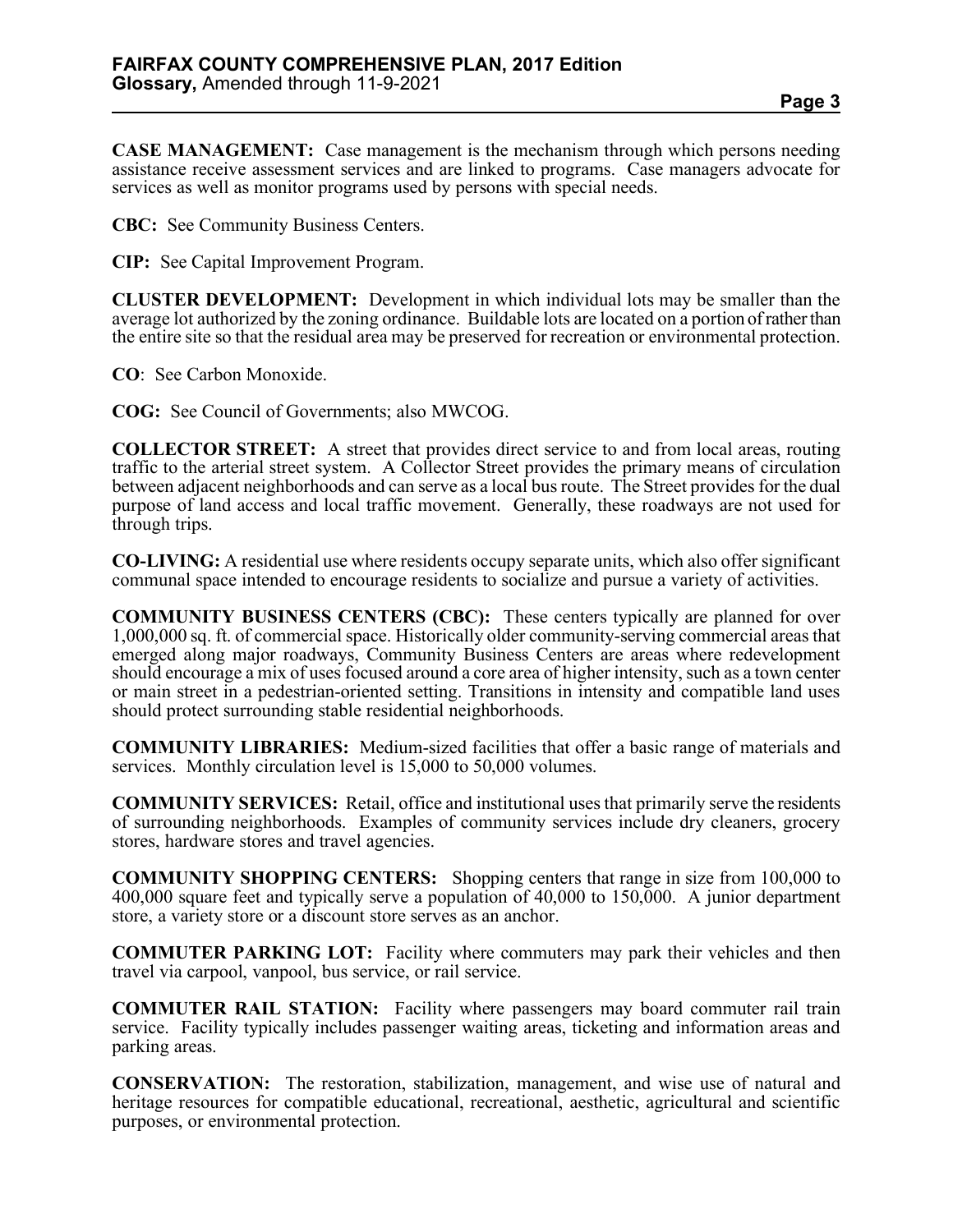**CONSERVATION EASEMENT:** A legal mechanism whereby a landowner retains ownership of his/her land, but grants some right(s) to the land to a "holder" that is defined as a charitable organization declared exempt from taxation pursuant to 26 U.S.C.A. §501 (c) (3). The Code of Virginia, Virginia Conservation Easements Act, § 10.1-1900, authorizes these private, non-profit entities, such as land trusts, to hold easements when the entity has a primary purpose to retain or protect natural or open space, agricultural, forestal, recreational, or open space use; protect natural resources; maintain or enhance air or water quality; preserve historic, architectural or archaeological resources. [The Virginia Conservation Easement Act, Va. Code Ann. §§ 10.1-1009 through -1016 (Michie 1998)]

**CONTEXT SENSITIVE SOLUTIONS (CSS):** A collaborative, interdisciplinary approach that involves all stakeholders to develop a transportation facility that fits its physical setting and preserves scenic, aesthetic, historic and environmental resources, while maintaining safety and mobility. CSS is an approach that considers the total context within which a transportation improvement project will exist (Federal Highway Administration, FHWA).

**CORRIDOR**: See Enhanced Public Transportation Corridor.

**CORRIDOR STUDIES:** Studies which determine whether there exists a need to be addressed by the project and an analysis of a range of reasonable alternatives with regard to their effectiveness in meeting county transportation goals and objectives, their cost and their direct, indirect and cumulative impacts on the environment, heritage resources, parklands, stable and/or residential neighborhoods, and other social and economic values. The scope and geographic breadth of corridor level studies must be commensurate with the scale of the impact area involved, the size of alternative investments being evaluated, and the magnitude of potential impacts.

**COUNTY 2232 REVIEW PROCESS:** A mechanism for reviewing the compatibility of proposed public facilities, pursuant to §15.2-2232 of the Code of Virginia, with the locational guidelines established in the Comprehensive Plan. Specifically, this process is used to determine if the general or approximate location, character and extent of a proposed facility are in substantial accord with the Plan.

**COUNTYWIDE PARKS:** Parks that provide large scale indoor or outdoor recreation facilities, or both, and often provide specialized or unique facilities such as golf courses, RECenters, ice rink, large group facilities, sports complexes and lakefront parks that serve most or all of the county. These larger parks offer opportunities to combine diverse indoor and outdoor facilities and activities in unique ways, sometimes in or near natural settings. The size of these parks varies, but are typically more than 150 acres.

**CO-WORKING:** A situation in which two or more people are working in the same place together, but not necessarily for the same organization. Co-working spaces can consist of shared desks or private office spaces and can be used by businesses with one or more employees depending on the type of space available. These facilities typically include such amenities as utilities, shared conference rooms, common areas, printing, shared kitchens, and break rooms and frequently operate on a membership basis, allowing individuals and businesses to use them on an as-needed basis.

**CROSSCOUNTY TRAVEL:** Trips extending from one side of a county to the opposite side. Such trips are usually circumferential as opposed to radial in direction. For example, a trip with an origin in Springfield and destination in Reston, or vice versa, is regarded as crosscounty travel.

**CULTURAL RESOURCES:** Cultural resources are those sites or structures, including their landscape settings that exemplify the cultural, architectural, economic, social, political, or historic heritage of the county or its communities. Such sites or structures have been; 1) listed in, or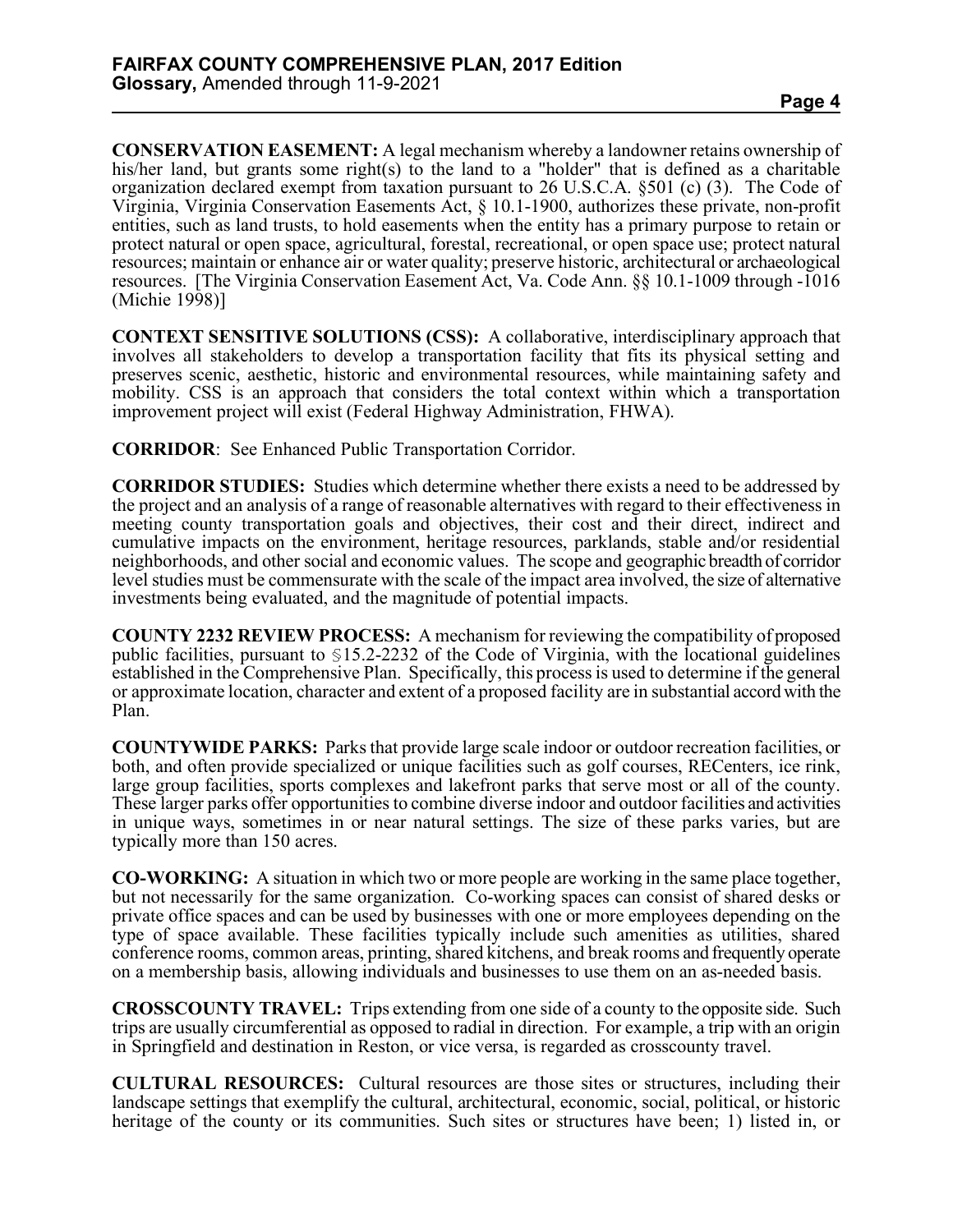determined eligible for listing in, the National Register of Historic Places or the Virginia Landmarks Register; 2) determined to be a contributing structure or site within a district so listed or eligible for listing; 3) located within and considered as a contributing structure within a Fairfax County Historic Overlay District; or 4) listed in, or having a reasonable potential as determined by the county for meeting the criteria for listing in, the Fairfax County Inventory of Historic Sites. See Heritage Resources.

**CUT-THROUGH TRAFFIC:** Traffic that utilizes local streets rather than the arterial roadway network for through movement. Various operational and design techniques may be applied to alleviate this problem.

**dBA:** A measurement unit of noise. The term dBA refers to a measurement of sound pressure on the "decibel" scale weighted to approximately the sensitivity of the human ear to certain frequencies.

**DEDICATION:** The transfer of property rights from private to public ownership. Land so conveyed to the local government may be used for streets, schools, parks, utilities, etc. The governing body must formally accept the dedication for the transaction to be complete.

**DENSITY:** The number of persons or dwelling units per acre.

**DEVELOPMENT INTENSITY:** A quantitative measure of non-residential and mixed use development, which may include residential components, usually expressed in terms of floor area ratio; the mix and distribution of uses within a given area that determines the impact on public facility systems and transportation facilities.

**DNL (Ldn):** Day-night loudness. A weighted average sound pressure level accounting for the variations in noise levels during a 24-hour period, which allows for additional sensitivity to nighttime noise.

**DIAMOND LANES:** A specific type of High Occupancy Vehicle (H.O.V.) facility in which one or more lanes are reserved for use by H.O.V. traffic. A lane so designated is identified by a painted diamond symbol on the pavement.

**DISSOLVED OXYGEN:** A component of water that is essential to the survival of aquatic life. Low concentrations of dissolved oxygen are generally caused by oxygen use during the decomposition of organic matter.

**DISTRICT PARKS:** These parks offer diverse experiences and activities that typically involve an individual or group for a time period of up to a half day and may attract spectators or participants. These larger parks offer opportunities for a mix of park experiences and to combine diverse indoor and outdoor facilities and activities, such as recreation centers (RECenters), multiple athletic fields, courts, group picnic facilities, trails, woodlands, open space, open play areas, amphitheatre, sometimes in or near natural settings. The size of these parks varies, but are typically between 50 to 150 acres.

**EASEMENT:** A grant by a property owner of the use of his or her land by another party for a specific purpose.

**ECOLOGICAL RESOURCES:** Biological species, communities and habitats characterized by high biological productivity, diversity, and/or connectivity, that are valuable because of their scarcity, their uniqueness, their pollutant-removal abilities, and/or their aesthetic benefits.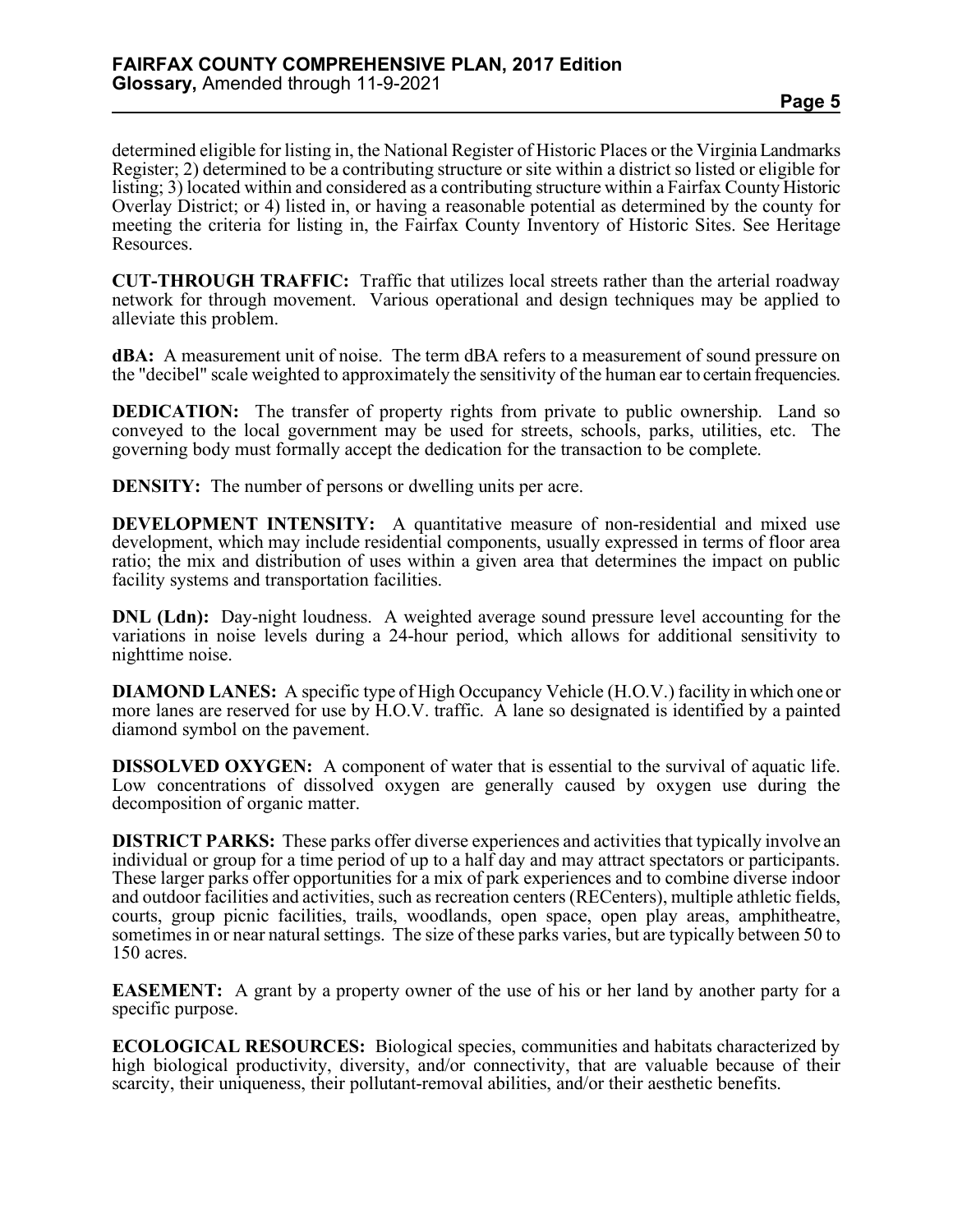**ECONOMIC DEVELOPMENT**: Activities aimed at job creation, retention and expansion, which strengthen a community's economic base and provide employment opportunities for the population.

**ENERGY CONSERVATION:** The practice of reducing energy consumption.

**ENERGY EFFICIENCY:** The incorporation of design and/or technological measures that serve to reduce energy use while attaining a similar level of service.

**ENERGY RESOURCE AND RECOVERY FACILITY:** A mass burn disposal facility that burns solid waste to create steam for electric power generation.

**ENHANCED PUBLIC TRANSPORTATION CORRIDOR:** Major public transportation facilities (such as rail transit or high occupancy vehicle lanes) will be provided in these corridors, based upon the results of a comprehensive alternatives analysis. Final facility locations are subject to the completion of the Area Plans and/or other appropriate studies. See the Transportation Plan Map for identification of the corridors.

**ENVIRONMENTAL QUALITY CORRIDORS (EQCs):** An open space system designed to link and preserve natural resource areas and provide passive recreation. The system includes stream valleys, wildlife habitats, and wetlands.

**EQC:** See Environmental Quality Corridors.

**FAIR SHARE FORMULA:** A system developed by the Metropolitan Washington Council of Governments which is used to make recommendations to the U.S. Department of Housing and Urban Development on the allocation of federal housing assistance within the Washington region.

**FAIRFAX COUNTY INVENTORY OF HISTORIC SITES:** See Inventory of Historic Sites.

**F.A.R.:** Floor Area Ratio. An expression of the amount of development (typically non-residential uses) allowed on a specific parcel of land. F.A.R. is determined by dividing the total square footage of buildings on a site by the amount of site square footage. Thus, a permitted floor area ratio of 3.0 on a 10,000 square feet lot would allow a building whose total floor area is 30,000 square feet.

**FASTRAN:** A county sponsored transportation service contracted by the Department of Human Services for eligible disabled, elderly, and low-income Fairfax County residents.

**FECAL COLIFORM:** A harmless bacteria originating in the intestinal tracts of warm-blooded animals that is measured in surface water and groundwater as an indicator of fecal contamination and of the possible presence of pathogenic organisms.

**FETCH:** The distance that the wind blows across the tidal body of water before it hits land. The fetch affects the momentum of wave action from a constant direction. The greater the fetch, the greater the potential force of wave action on the shoreline

**FIELD SURVEY:** A systematic examination of a land area to gather information about environmental and heritage resources that may be present.

**FLOODPLAIN:** Those land areas in and adjacent to streams and watercourses subject to periodic inundation from flood events. For instance, the 100-year flood frequency event has a one percent chance of occurrence in any given year.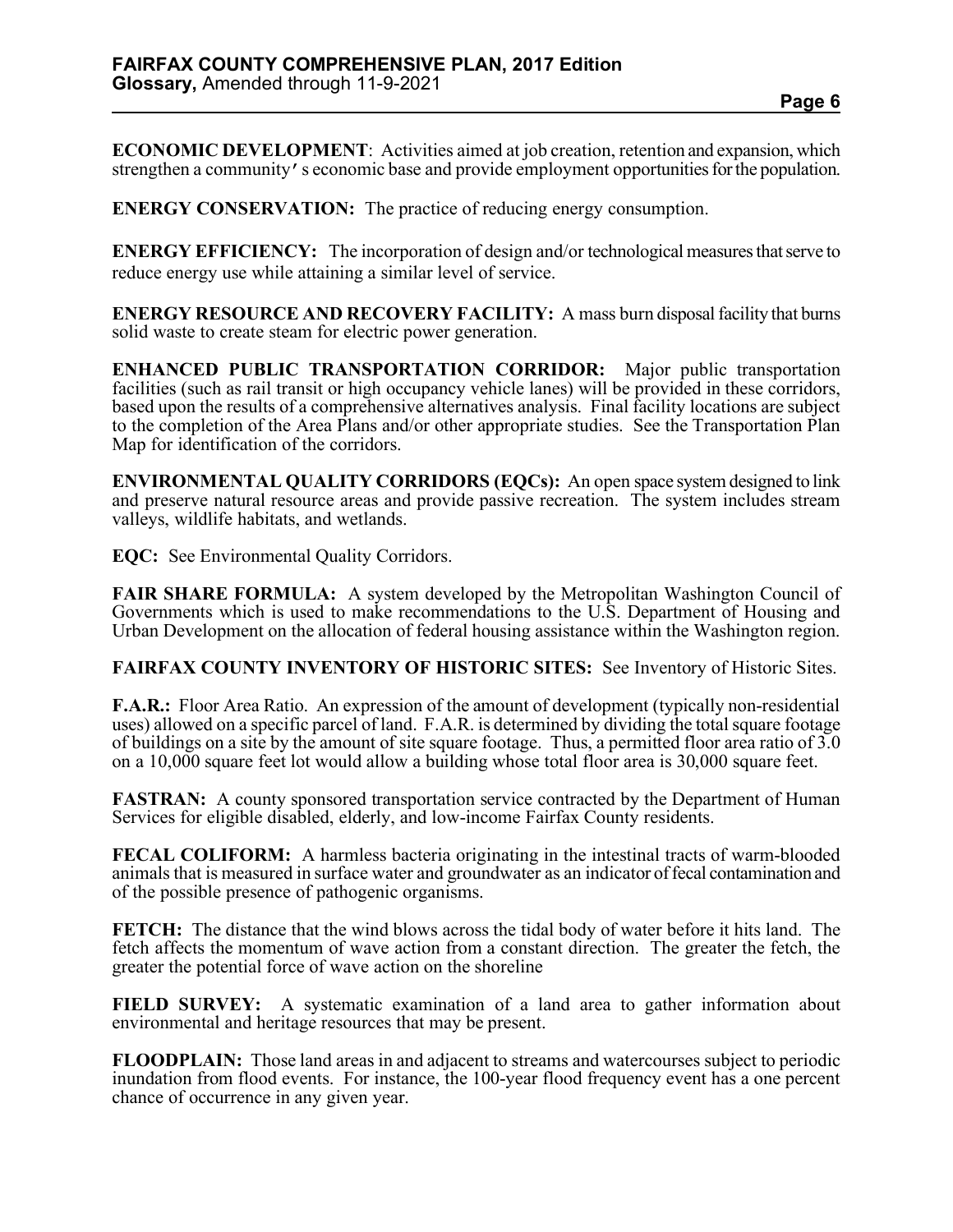**FREEWAYS AND EXPRESSWAYS:** Controlled access highways providing for high-volume travel. The concept of service to abutting land is subordinate to accommodating the through movement of vehicles.

**FUNCTIONAL CLASSIFICATION:** A system for classifying the transportation system in terms of the character of service that individual facilities are providing or are intended to provide, ranging from travel mobility to land access. Roadway system functional classification elements include Freeways or Expressways, Other Principal (or Major) Arterials, Minor Arterials, Collector Streets, and Local Streets. Transit system elements include line-haul, collection and distribution, and specialized or community-oriented transit services.

**GEOMETRIC STANDARDS:** Highway design criteria for road construction.

**GREEN BUILDING:** Structures and their associated landscapes that are located, designed, constructed, operated and dismantled in an environmentally responsible manner to minimize shortand long-term negative impacts on the environment and building occupants.

**GROIN:** A shore protection structure built usually perpendicular to shoreline to trap sand moving along the shoreline in order to accrete sand and thus retard erosion of the shore.

**GROUNDWATER RESOURCES:** Subsurface sources of water in usable quantities for wells.

**GROUP HOMES:** Homes in which moderate amounts of support services are provided and appropriate for persons with physical, mental, emotional, familial or social difficulties who are somewhat self-sufficient but who benefit from living in groups of five to eight persons.

**HAZARDOUS MATERIALS:** Substances that are harmful to human and environmental health and/or safety in relatively small quantities. Such materials include flammable, combustible, corrosive, reactive, and toxic substances as well as any other substance defined as "hazardous" by the state or federal government.

**HERITAGE RESOURCES:** Heritage resources are those sites or structures, including their landscape settings that exemplify the cultural, architectural, economic, social, political, or historic heritage of the county or its communities. Such sites or structures have been; 1) listed in, or determined eligible for listing in, the National Register of Historic Places or the Virginia Landmarks Register; 2) determined to be a contributing structure or site within a district so listed or eligible for listing; 3) located within and considered as a contributing structure within a Fairfax County Historic Overlay District; or 4) listed in, or having a reasonable potential as determined by the county for meeting the criteria for listing in, the Fairfax County Inventory of Historic Sites. See Cultural Resources.

**HIGH OCCUPANCY TOLL (HOT) LANE:** A High Occupancy Toll (HOT) lane is a toll enacted on vehicles accessing road facilities designated for the use of high occupancy vehicles (HOVs). Tolls for HOVs may be reduced or free. Implementation of HOT lanes should ensure adequate capacity to accommodate HOV traffic. High Occupancy Tolls are a form of road pricing. Variable tolls are often used depending on congestion levels in the HOT lane.

**HIGH OCCUPANCY VEHICLE (HOV) FACILITIES:** Roadways or roadway elements that are restricted to use by carpools, vanpools, transit or other High Occupancy Vehicles during certain time periods. HOV facilities may consist of designated diamond lanes, or exclusive facilities separated from conventional traffic by barriers.

**HIGH OCCUPANCY VEHICLE (HOV) LANE:** Roadway or roadway elements that are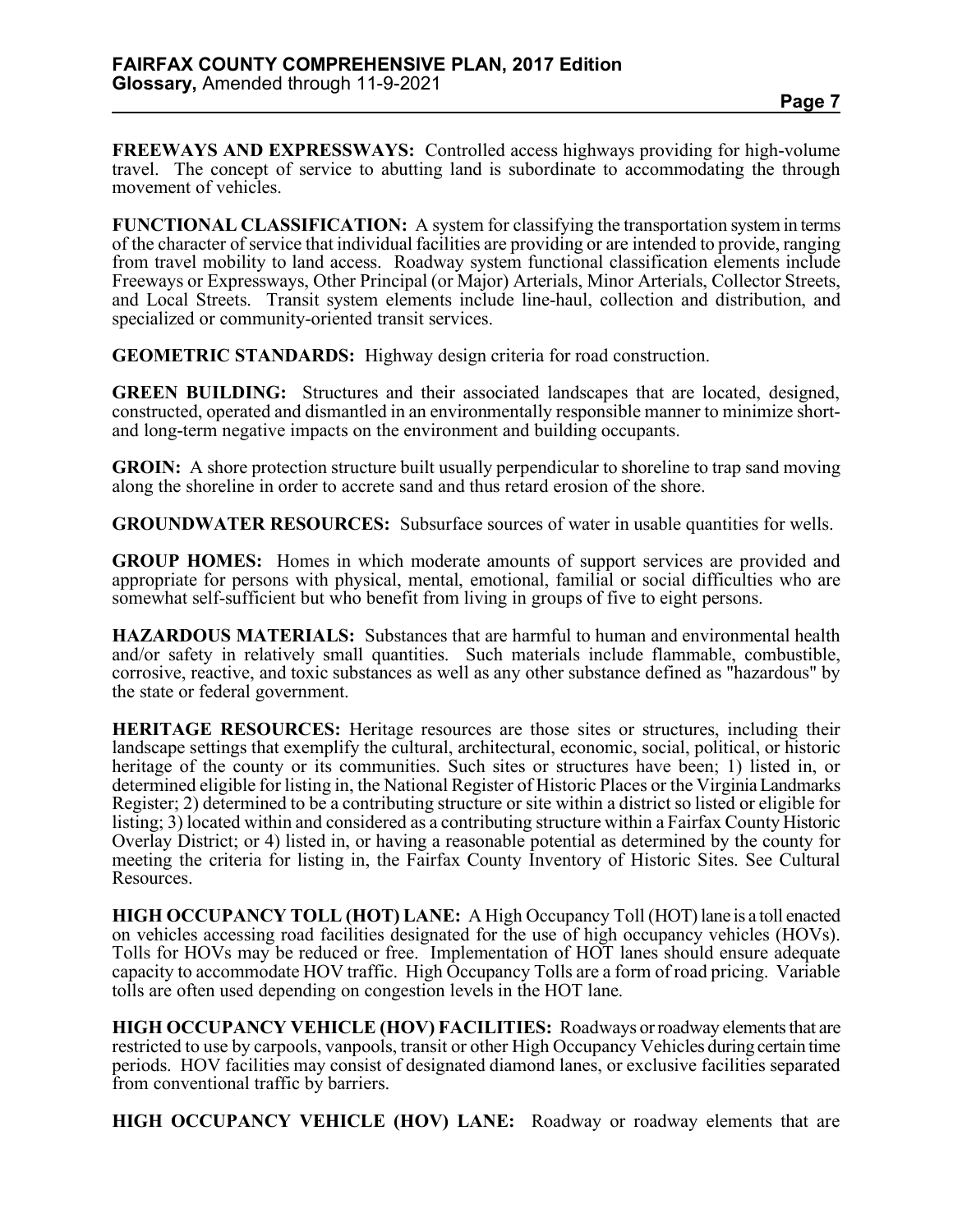restricted to use by carpools, vanpools, transit or other HOVs during certain time periods. HOV facilities may consist of designated diamond lanes or exclusive facilities separated from conventional traffic barriers. Policies on the minimum number of passengers using HOV lanes should be generally determined by travel characteristics of individual corridors, capacity and traffic volume of HOV lanes, and other operational considerations.

**HIGHWAY CAPACITY:** The maximum flow in vehicles per hour that can be reasonably expected on a particular segment of highway during a given time period under prevailing roadway, traffic, and control conditions.

**HISTORIC OVERLAY DISTRICTS:** A zoning tool used to regulate architecture in areas containing heritage resources to ensure compatibility with the resources. Site design, facades, and building materials must be reviewed and approved by an Architectural Review Board.

**HOMESHARING:** The shared occupancy of a house or apartment by two or more unrelated persons.

**HOUSING TRUST FUND:** A fund created by the Fairfax County Board of Supervisors to facilitate the creation of affordable housing within the county.

**HOV:** See High Occupancy Vehicle.

**HYDROCARBON RUNOFF:** The entrainment and transport by stormwater runoff of petroleum products, such as motor oil, originally deposited onto impervious surfaces by motor vehicles.

**INDEPENDENT LIVING FACILITY:** a residential development that is limited to occupancy by elderly persons and/or persons with disabilities. Such a facility shall provide: (a) dwelling units with complete kitchen facilities, (b) supportive services such as meals, personal emergency response systems, recreation and transportation services, and (c) design features, such as wider doorways and hallways, accessible-ready bathrooms and lower light switches.

**INDUSTRIAL AREAS:** The types of uses intended for industrial areas are generally regulated more strictly due to their anticipated impacts to adjacent areas. This category is not appropriate for residential uses and limits future office uses to those which are ancillary to industrial use.

**INFILL:** Development on vacant or underused sites within an established development pattern.

**INFRASTRUCTURE:** The network of vital systems that comprises the improvements and publicly funded facilities added to the built environment to support new development and growth. Such systems include transportation, sanitary sewer, communications, stormwater, solid waste disposal, and water treatment and distribution.

**INTENSITY:** See Development Intensity.

**INTERCOUNTY TRAVEL:** Trips that originate in one county and have a destination in another county. For example, a trip with an origin in Fairfax County and destination in Prince William County, or vice versa, is regarded as intercounty travel.

**INTRACOUNTY TRAVEL:** Trips with both an origin and destination in the same county. For example, a trip that stays within Fairfax County is regarded as intracounty travel.

**INVENTORY OF HISTORIC SITES:** Properties included in the Inventory must meet certain eligibility criteria and are officially designated by the county's History Commission. Inclusion in the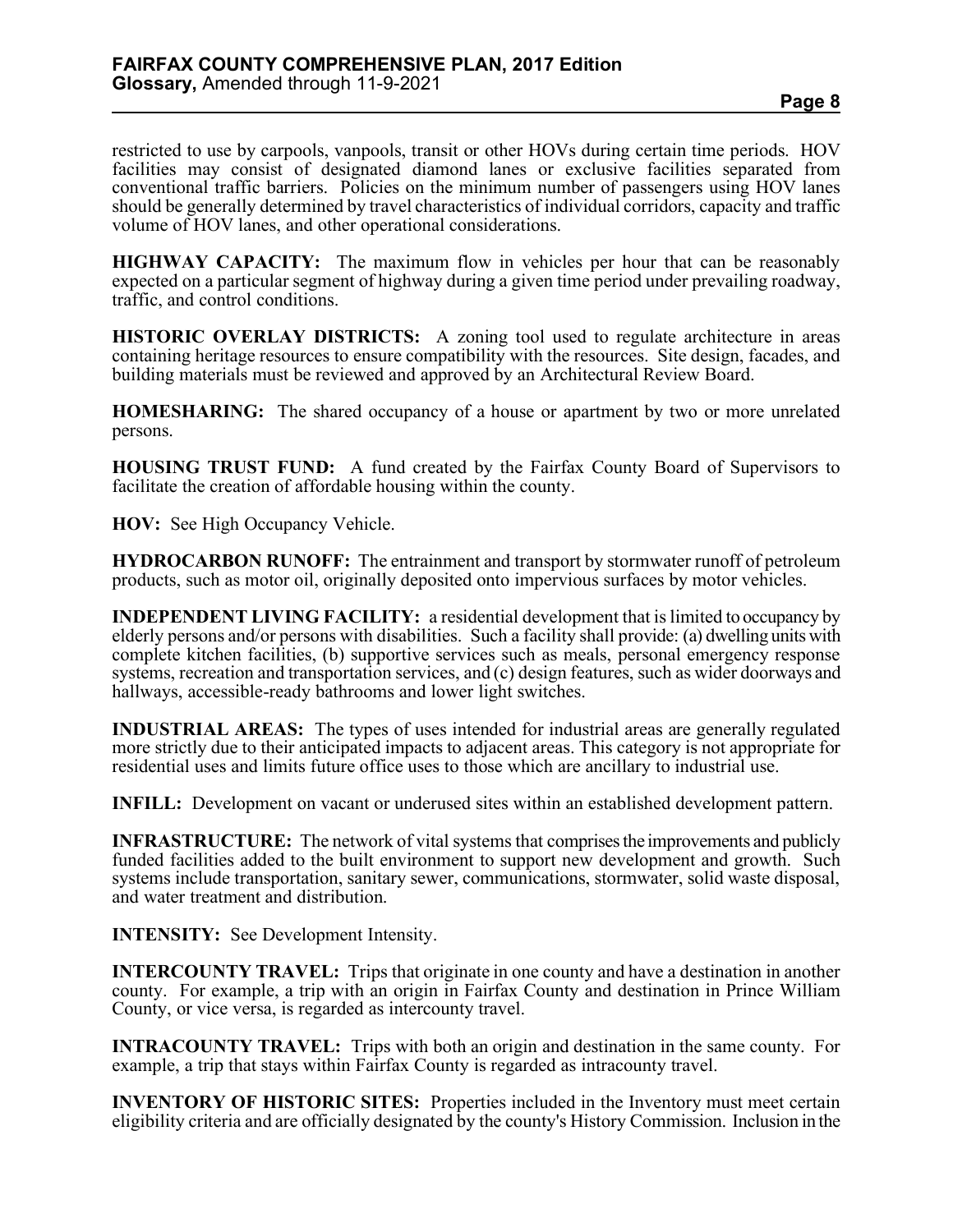Inventory is primarily a way of publicly recognizing the significance of a property, although it does not legally protect a property from demolition or inappropriate change. Owners of properties included in the Inventory may meet with the county's Architectural Review Board (ARB) on a voluntary basis to review proposed changes to their properties.

**LARGE INSTITUTIONAL LAND AREAS:** The Land Classification System category that includes publicly-owned state or federal land holdings that are not subject to the normal county development review processes. The county should encourage state and federal agencies to develop or redevelop their holdings only when plans are coordinated with the county.

**LDR:** See Low Density Residential Areas.

**LEVEL OF SERVICE:** A qualitative measure of the effect of a number of traffic factors, including speed and travel time, traffic interruptions, freedom to maneuver, safety, driving comfort and convenience, and traffic volume. These factors are used to measure the functioning of a road or intersection with traffic, and the resulting level of service is expressed by a rating of "A" (best) through "F" (worst).

**LIVE/WORK UNITS:** A unit consisting of both a commercial/office and a residential component, or, alternatively, units within the same building that are convertible to either a commercial/office use, residential use, or both.

**LIVING SHORELINE**: A "living shoreline" is a shoreline management practice that provides erosion control and water quality benefits; protects, restores, or enhances natural shoreline habitat; and maintains coastal processes through the strategic placement of plants, stone, sand fill, and other structural and organic materials. When practicable, a living shoreline may enhance coastal resilience and attenuation of wave energy and storm surge.

**LOCAL PARKS:** Parks that serve local, or nearby residents, communities and workers; are easily accessible; and offer active and/or passive recreational facilities. The character, location, and access of local parks will vary depending upon the context; for example, whether the park is in a suburban neighborhood, a mixed use development, or an urban center.

**LOCAL STREET:** A street which is primarily intended to provide direct access to properties abutting the roadway and within the immediate vicinity. A Local Street offers the lowest level of mobility and usually does not serve a bus route. Overall operating speeds are low in order to permit frequent stops or turning movements to be made with maximum safety. Service to through traffic movement is deliberately discouraged.

**LOS:** See Level of Service.

**LOW DENSITY RESIDENTIAL AREAS:** The primary purpose of Low Density Residential Areas is to ensure the preservation of environmental resources by limiting development primarily to low density, large lot residential and open space uses. The rapidly decreasing supply of land in the county, coupled with the loss of natural habitat, plus the vital role that portions of these areas serve in protecting water quality dictates that development in these areas be minimized.

**LOW IMPACT DEVELOPMENT (LID):** The use of site and subdivision design techniques in coordination with stormwater management engineering to mimic the hydrologic conditions associated with an undeveloped site to the greatest extent practicable.

**MAKERSPACE:** Community workshop facilities that integrate multiple uses at a single site, and may include a retail component. The multifunctional nature of the space, with its emphasis on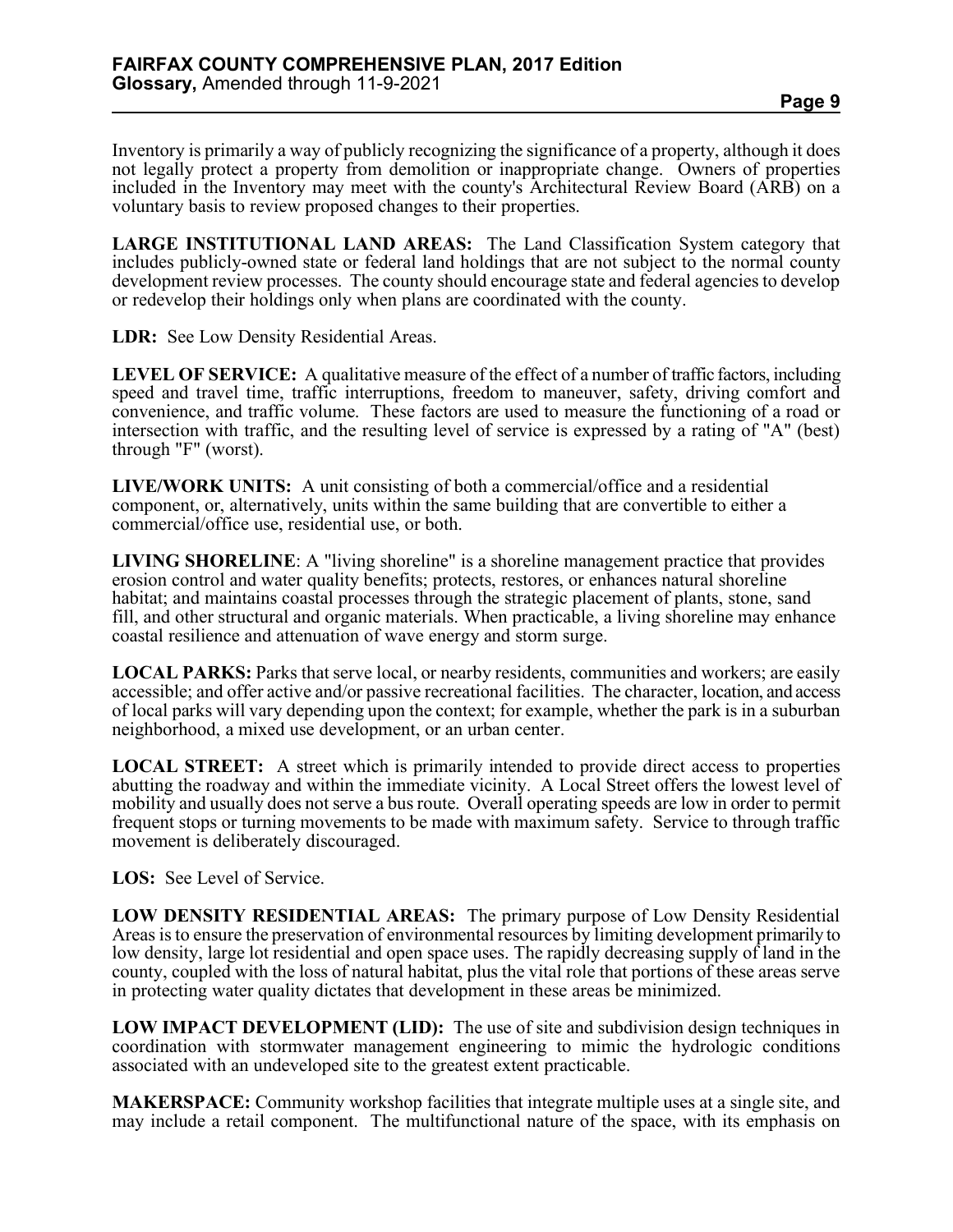technology and creation, aligned with a spirit of community education and engagement, creates a culture of discovery and innovation for makers of all ages. Typical uses could include computing and technology as well as artisans such as woodworkers, tailors, metalsmithing, or bakers.

**MANUFACTURED HOUSING:** Homes built in a factory to federal standards and inspected by federally-certified agencies. These homes are often assembled on-site.

**MARINE CLAY SOILS:** Soils that occur in widespread areas of the county east of Interstate 95. Because of the abundance of shrink-swell clays in these soils, they tend to be highly unstable. Many areas of slope failure are evident on natural slopes. Construction on these soils may initiate or accelerate slope movement.

**MASS TRANSIT:** A term used to describe public transportation facilities and vehicles such as rapid rail and buses.

**METRORAIL STATION:** Facility where passengers may board Metrorail trains. Facility typically includes passenger waiting areas, ticketing and information areas, commuter parking, as well as connecting bus areas. All Metrorail stations in Fairfax County are encompassed by a small area planning boundary.

**MINOR ARTERIAL:** A roadway that carries a mix of local and through traffic. It links Collectors, and sometimes Local Streets, with Principal Arterials. Minor arterials may carry local bus routes, and are designed with greater emphasis on traffic movement than on providing access to abutting land.

**MIXED-USE:** A designation that permits a combination of uses within a single development or district. The development may contain a mix of office buildings, retail establishments, hotels, housing, and related uses.

**MIXED-USE AREA:** A specified area which includes three or more different types of uses within its boundaries. Generally, these uses are on separate but interrelated sites.

**MIXED-USE CENTERS:** Tysons Urban Center, Suburban Centers, Transit Station Areas, and Community Business Centers.

**MIXED-USE PROJECT:** A development that includes two or more physically integrated uses on one site or within one structure.

**MODE:** A means of travel. Transportation modes include automobile, rail, bus or walking. In some cases, subsections of the above might also be considered modes, as for example, single-occupant automobiles, autos with two passengers, and autos with three or more passengers.

**MULTIFAMILY HOUSING:** Structures designed to accommodate several unrelated households. Multifamily residences include garden apartments, mid-rise and high-rise apartment buildings, and residential condominiums.

**MWCOG:** Metropolitan Washington Council of Governments (MWCOG) is a regional organization composed of 20 local governments of the Washington Capital area. MWCOG develops coordinated regional responses and actions to issues on the environment, affordable housing, economic development, health and family concerns, human services, population growth, public safety, and transportation.

**NATIONAL AMBIENT AIR QUALITY:** The Clean Air Act, which was last amended in 1990,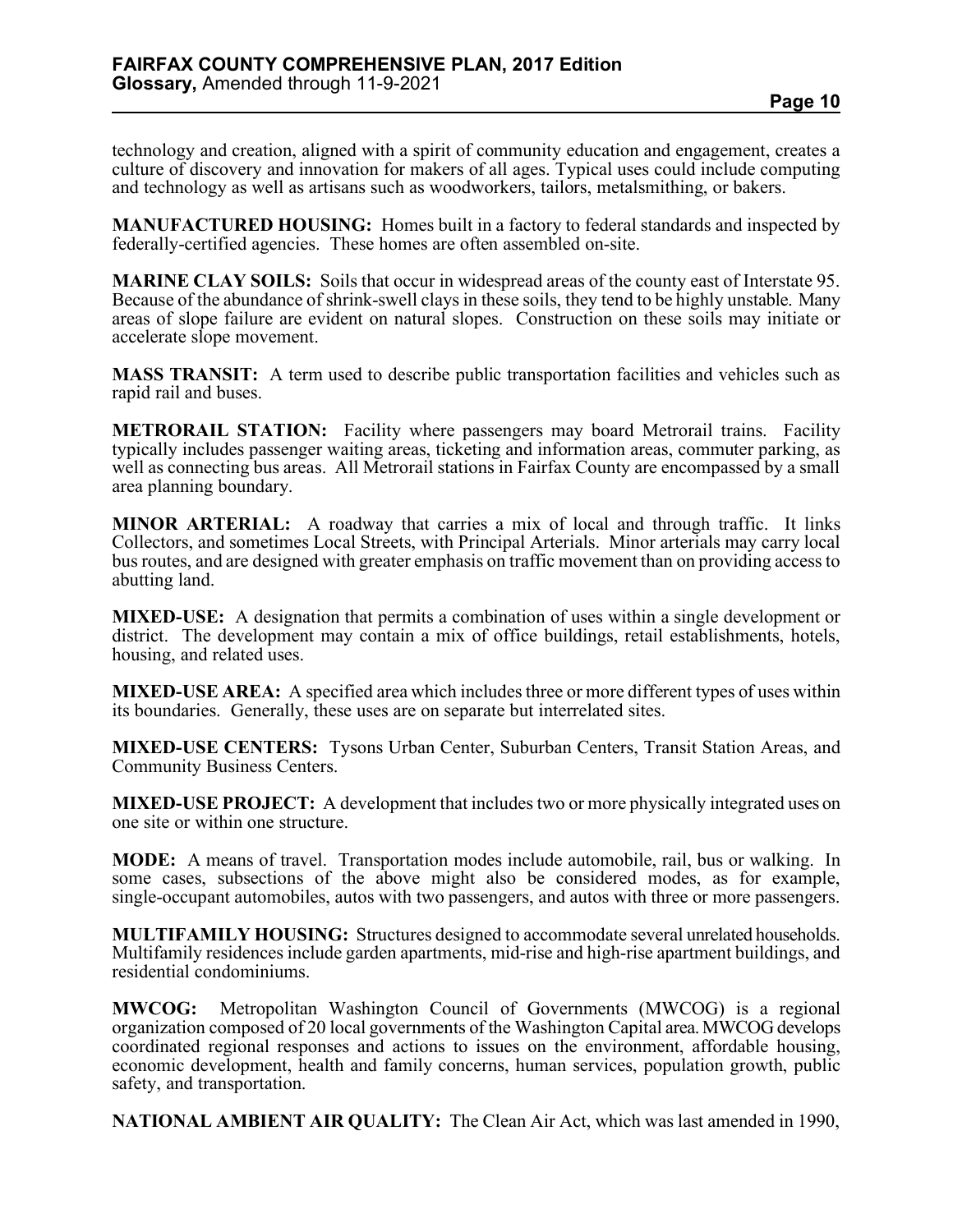requires the Environmental Protection Agency (EPA) to set National Ambient Air Quality Standards for pollutants considered harmful to public health and the environment.

**NATIONAL REGISTER OF HISTORIC PLACES:** The official federal register of historic sites. Individual buildings, structures, objects, sites or districts that meet certain criteria of significance may be listed in the register. As with the Fairfax County Inventory of Historic Sites and Virginia Landmarks Register, this designation is primarily a way of officially recognizing significant historic properties. While it does not legally protect a property from demolition or inappropriate change, federally funded or sanctioned actions must be reviewed for their effects on listed properties.

**NATURAL LANDSCAPING**: A landscaping approach through which the aesthetic and ecological functions of landscapes installed in the built environment are improved, and through which natural areas are restored by preserving and recreating land and water features and native plant communities. Sustainable landscapes are formed by protecting and restoring natural ecosystem components; maximizing the use of native plants; controlling invasive plant species; reducing areas of unnecessary mowing; reducing or eliminating synthetic fertilizers; protecting, creating, and maintaining healthy soils; and retaining rainwater on-site through low impact development practices. In natural areas, only locally native plant species are used to provide the greatest possible ecological benefits. In built landscapes, most of the plant cover is composed of native plant species that support wildlife and improve environmental conditions, although non-invasive non-native plants may be selectively used where appropriate.

**NEIGHBORHOOD SHOPPING CENTERS:** Centers that range in size between 80,000 and 125,000 square feet. They serve an area within three to five minutes driving time and generally have a supermarket as the anchor store. To support a center with a supermarket anchor, a population of 10,000 or more is desirable.

**NEIGHBORHOOD (MINI AND PORTABLE) LIBRARIES:** Small facilities that provide popular titles and the most essential services. Monthly circulation level is 4,000 to 10,000 volumes.

**NITROGEN:** A nutrient, which when released into surface water, may stimulate the growth of aquatic organisms. Such organisms, upon decomposition, can adversely affect the ecological quality of a surface water body by depleting its supply of dissolved oxygen.

**OPEN SPACE:** The Virginia Open Space Land Act defines "open-space land" as "any land which is provided or preserved for (i) park or recreation purposes, (ii) conservation of land or other natural resources, (iii) historic or scenic purposes, (iv) assisting in the shaping of the character, direction, and timing of community development, or (v) wetlands as defined in  $\S 28.2$ -1300. [The Virginia Open Space Land Act, Va. Code Ann. §§ 10.1-1700 through -1705 (Michie 1998)]

**OPEN SPACE EASEMENT:** A legal mechanism whereby a landowner retains ownership of his/her land, but grants some right(s) to the land to a public body, such as the Board of Supervisors. The Code of Virginia, Virginia Open Space Land Act, § 10.1-1700, authorizes public bodies to hold easements and also defines the purpose of open-space easements to include retaining or protecting the property value of natural or open space, assuring the availability of open space for agricultural, forestal, recreational, or open space use; protecting natural resources; maintaining or enhancing air or water quality; or preserving historical, architectural or archeological resources.

The Virginia Open Space Land Act, as paraphrased, defines "public body" as any state agency, county, municipality, park authority, public recreational facilities authority, soil and water conservation district, and community development authority having authority under the Code of Virginia to acquire land for public use. [The Virginia Open Space Land Act, Va. Code Ann. §§ 10.1-1700 through -1705 (Michie 1998)]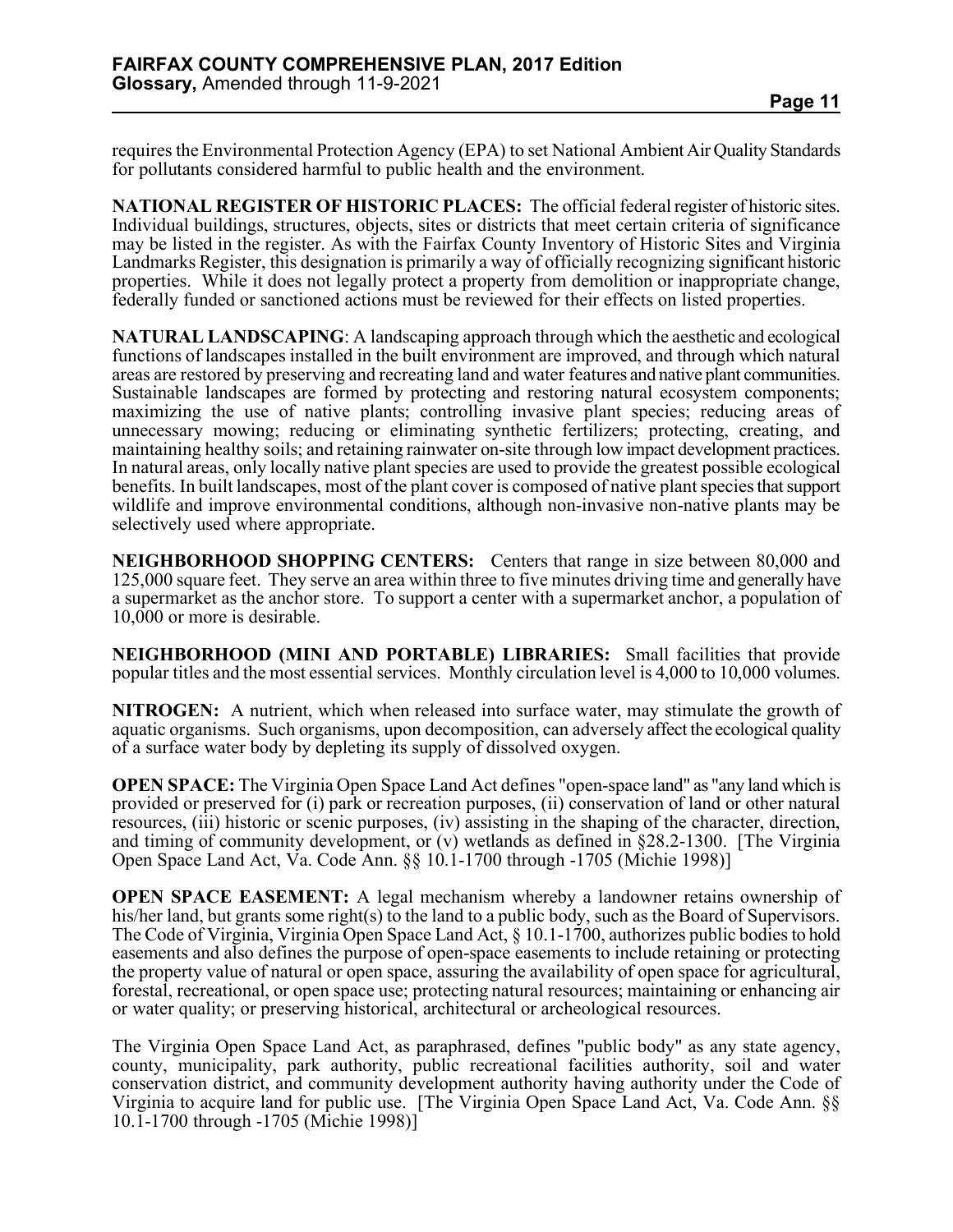**OZONE:** An air pollutant that forms from the interactions of oxides of nitrogen and volatile organic compounds with sunlight. High ozone concentrations can adversely affect human health. Motor vehicles are the major source of oxides of nitrogen and volatile organic compounds in the Washington metropolitan area.

**PARATRANSIT:** The family of transportation services which falls between the single-occupant automobile and fixed-route transit. Examples of paratransit include taxis, carpools, vanpools, minibuses, jitneys, demand-responsive bus services, and specialized bus services for the mobility-impaired or transportation disadvantaged.

**PHOSPHORUS:** A nutrient, which when released into surface water, may stimulate the growth of aquatic organisms. Such organisms, upon decomposition, can adversely affect the ecological quality of a surface water body by depleting its supply of dissolved oxygen.

**PRICE-APPROPRIATE HOUSING:** Price-appropriate housing is defined as housing that costs approximately 30 percent of a household's annual income or less, and enables the household to afford other essentials such as food, medical expenses and transportation.

**PRIMARY SYSTEM:** All Virginia non-Interstate highways with route numbers less than 600, generally serving more than one jurisdiction and therefore relatively more of statewide significance.

**PRINCIPAL ARTERIAL:** A highway that serves main travel corridors. Significant intra-area travel and important intra-urban and intercity bus services are served by this class of street. Some access is provided to abutting land, but the primary function of a Principal Arterial roadway is to carry through traffic.

**PROFFER:** A development plan and/or written condition, which, when offered voluntarily by an owner and accepted by the Board of Supervisors, becomes a legally binding part of the regulations of the zoning district pertaining to the property in question. Proffers, or proffered conditions, must be considered by the Planning Commission and submitted by an owner in writing prior to the Board of Supervisors public hearing on a rezoning application, and thereafter may be modified only by an application and hearing process similar to that required of a rezoning application.

**PUBLIC FACILITIES:** Facilities that are required to support the services and functions provided by the county government or public utility companies. Such facilities are essential to support the community and its development and to enhance the overall quality of life. Public facilities include such necessities as water and sewer lines, drainage and stormwater management facilities, and police and fire protection, as well as educational, recreational and cultural services.

**PUBLIC TRANSPORTATION TRANSFER POINT:** Facilities designated on the Transportation Plan Map where transfers between various modes of transportation (e.g., automobile, bus, rail) are expected to occur. Examples include park-and-ride lots, transit transfer centers, or future Metrorail Station locations. The design, function and exact location of such facilities are contingent upon future studies.

**RAIL STATION:** Facility where passengers may board a type of rail service which may be Metrorail, light rail, commuter rail, or some other form of rail passenger service. Facility typically includes passenger waiting, ticketing and information areas. Rail stations also designated as a transit transfer center will not have commuter parking while those also designated as a commuter parking lot will have commuter parking.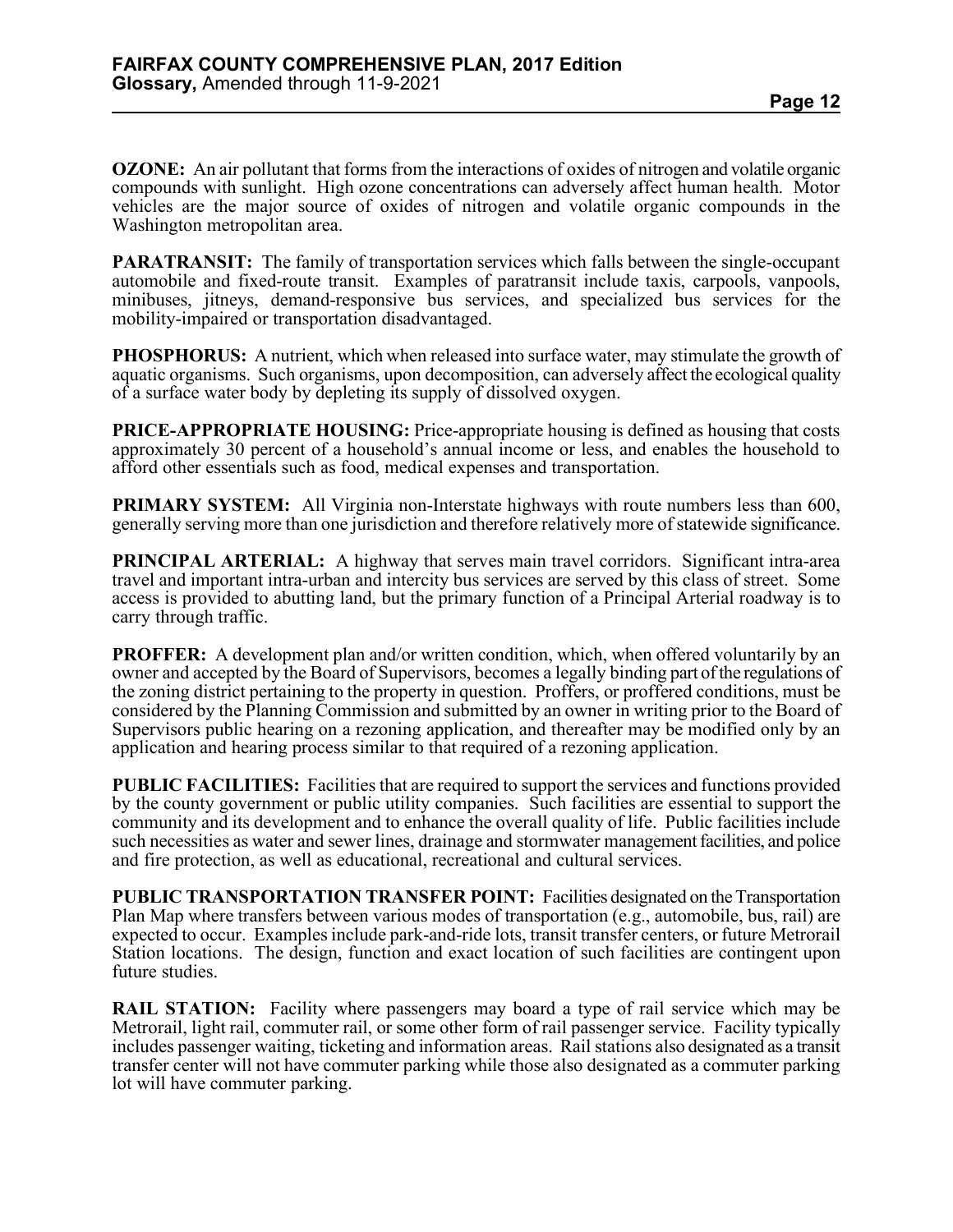**REDEVELOPMENT:** Development activity generally characterized by clearance of existing structures and new construction. The new development may be the same type of land use, or a new type, but it is usually at a higher level of intensity or density than that it replaces.

**REGIONAL LIBRARIES:** Large facilities offering a comprehensive collection of materials and a variety of services and programs. Such facilities are the foundation of the county's library system and are supported by the other two facility categories. Monthly circulation level is at least 50,000 volumes.

**REGIONAL PARKS:** Parks that are distinguished from, yet supplement and enhance county and municipal park systems, and seek to preserve and protect regionally-significant areas of particular ecological, scenic or historic value and provide recreational facilities to serve users throughout the Northern Virginia area.

**REGIONAL STORMWATER MANAGEMENT FACILITIES:** A regional stormwater management facility is defined as a facility that provides detention of stormwater runoff typically for the entire upstream watershed and provides water quality benefits for the entire upstream watershed in accordance with the Public Facilities Manual. Generally, for a stormwater detention facility to qualify as a regional facility, it must provide detention benefits for a watershed area of greater than 100 acres.

**REPURPOSING:** See Building Repurposing.

**RESOURCE-BASED PARKS:** Parks that primarily preserve, protect and interpret significant or exemplary environmental, ecological, cultural and/or scenic resources and areas for public education, enjoyment, and use consistent with resource protection and stewardship needs.

**RESOURCE MANAGEMENT AREA (RMA):** An area designated pursuant to the Chesapeake Bay Preservation Ordinance (Chapter 118 of the Fairfax County Code) comprised of lands that, if improperly used or developed, have a potential for causing significant water quality degradation or for diminishing the functional value of the Resource Protection Area. RMAs include any such area that is not designated as an RPA.

**RESOURCE PROTECTION AREA (RPA)**: An area designated pursuant to the Chesapeake Bay Preservation Ordinance (Chapter 118 of the Fairfax County Code) comprised of lands at or near the shoreline or water's edge that have an intrinsic water quality value due to the ecological and biological processes they perform or are sensitive to impacts which may result in significant degradation of the quality of state waters. In their natural condition, these lands provide for the removal, reduction, or assimilation of sediments, nutrients, and potentially harmful or toxic substances from runoff entering the Bay and its tributaries, and minimize the adverse effects of human activities on state waters and aquatic resources.

**REVETMENT:** A man-made slope that is constructed along a shoreline and protected through the placement of erosion-resistant materials, typically separate layers of stone or chunks of concrete (known as "riprap"), sometimes along with filter fabric that is effective in preventing erosion from occurring behind the riprap.

**REVITALIZATION:** The renewal and improvement of older commercial and residential areas through any of a series of actions or programs that encourage and facilitate private and public investment. This community investment can include (but is not limited to) activities and programs designed to improve neighborhoods; strengthen existing businesses; attract new businesses; encourage quality renovation and new construction; encourage repurposing of existing structures;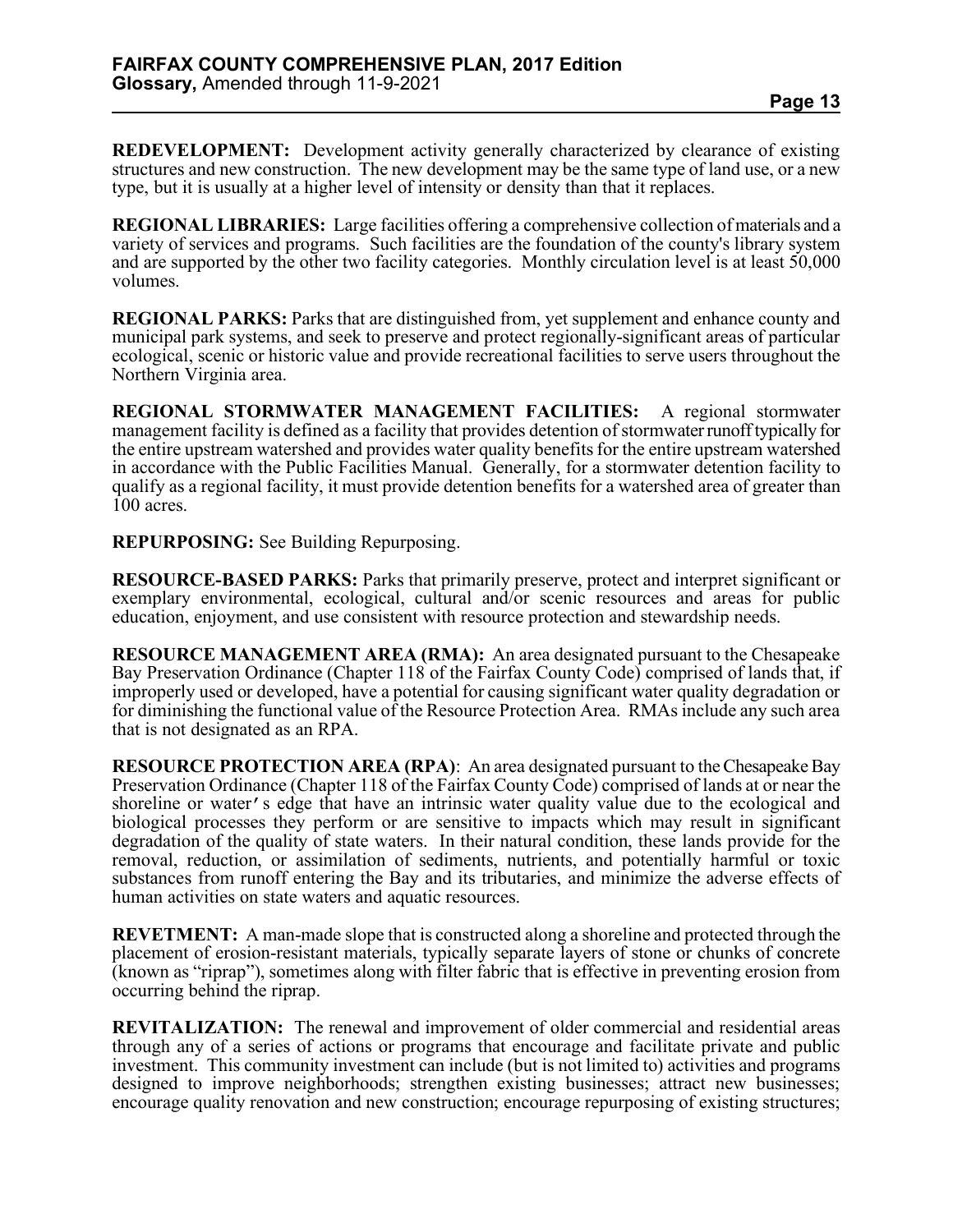enhance public spaces and pedestrian amenities; ensure safe, efficient and convenient traffic flow; and contribute to the social and economic vitality of the area.

**RIDESHARING:** Programs designed to increase the occupancy of automobiles, or other vehicles, and thereby reduce demand on the roadway system. Examples include carpooling, vanpooling, buspooling, and promotion of the use of High Occupancy Vehicle (HOV) facilities.

**RIGHT-OF-WAY:** The area over which a legal right of passage exists; land used for public purposes in association with the construction or provision of public facilities, transportation projects, or other infrastructure.

**SCIENTIFIC RESEARCH, DEVELOPMENT AND TRAINING:** Any structure wherein the primary use is the administration and conduct of investigation, examination, experimentation or training aimed at the discovery and interpretation of facts and/or the practical application of the above to products or processes. Establishments for scientific research, development and training shall include one or more of the following principal facilities and/or activities: laboratory facilities; pilot plants; prototype production; and/or the assembly, integration and testing of goods and products. An establishment for scientific research, development and training shall not be deemed an office.

**SCREENING:** Landscaping and/or physical barriers that are erected to mitigate potential incompatibilities between different types of land uses.

**SEAWALL:** A vertical structure or partition, usually running parallel to the shoreline, for the purpose of retaining upland soils while providing protection from severe wave action. Seawalls are often concrete structures poured in place.

**SECONDARY SYSTEM:** Non-Interstate and non-Primary roads in Virginia with route numbers of 600 or greater, generally serving only individual counties.

**SHARED HOUSING:** See Homesharing.

**SHOULDER TREATMENT:** Various design standards for the edges of roadways to accommodate stormwater runoff and mitigate safety problems.

**SHRINK-SWELL CLAY SOILS:** High clay content soils characterized by swelling when moistened and shrinking when dried. These soils have low load bearing values for foundation support.

**SINGLE-FAMILY DETACHED DWELLING:** A single family dwelling unit which is entirely surrounded by open space or yards on the same lot.

**SINGLE-FAMILY RESIDENTIAL:** Units designed to house one family per unit. Includes detached single family homes as well as townhouses.

**SLIPPAGE SOILS:** Marine or silty clay deposits that are plastic in nature with a high shrink-swell potential are generally unstable, particularly on steep slopes. Soil movement may result in damage to structures built on these deposits.

**SMALL AREA PLAN:** A geographic subcategory of the Comprehensive Plan. Small Area Plans provide recommendations for defined areas to accommodate and guide future growth consistent with the Concept for Future Development.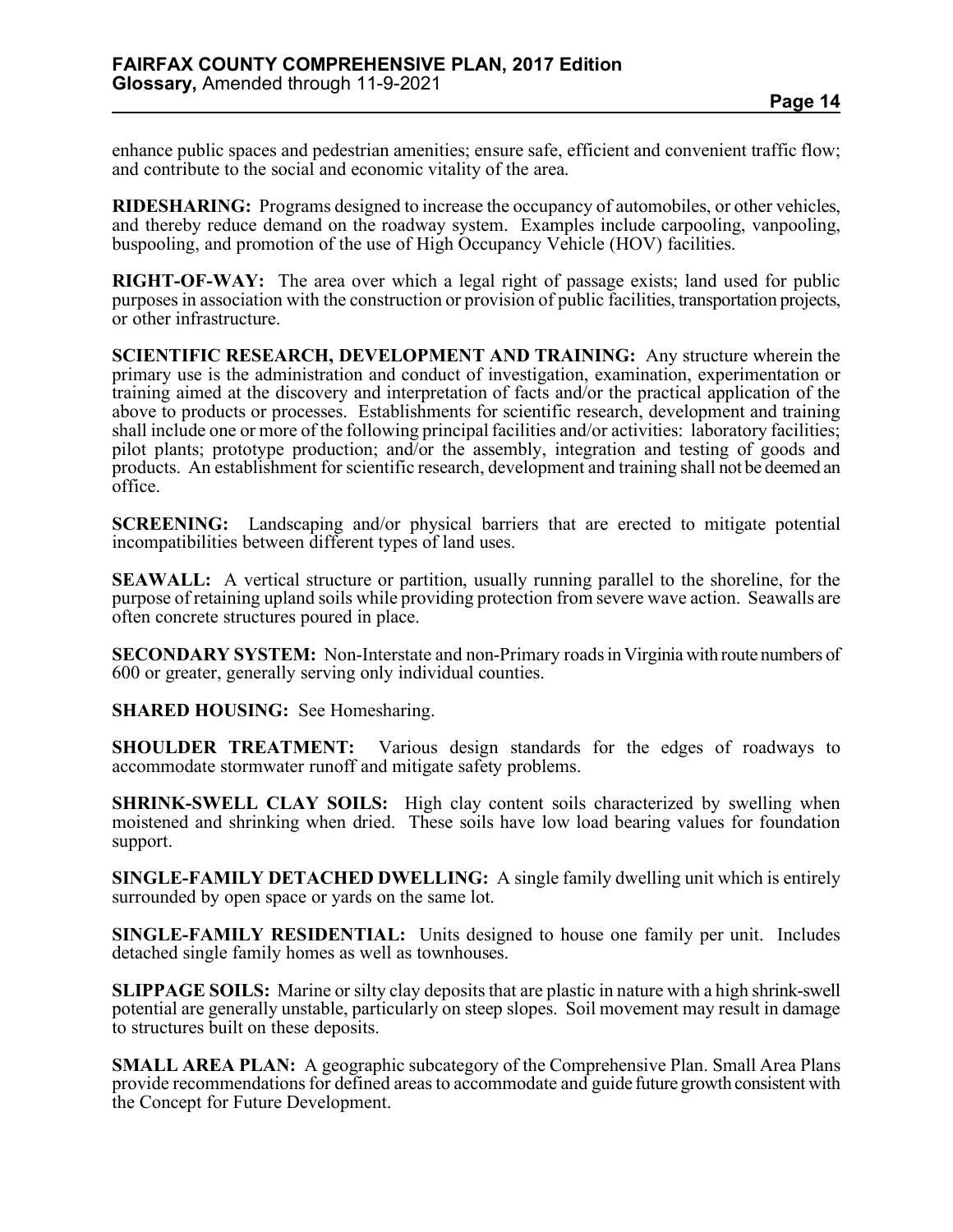**SPECIAL EXCEPTION/SPECIAL PERMIT USES:** Uses, which by their nature, can have an undue impact upon or can be incompatible with other uses. Such uses may be allowed to locate within given designated zoning districts only under special controls and limitations, and regulations.

**STREAM VALLEY:** An aggregation of features, produced by the physical action of flowing water, which includes intermittent or perennial streams, 100-year frequency flood plains, and adjacent slopes.

**SUB-REGIONAL PLANNING PROCESS:** A planning effort initiated by the Commonwealth of Virginia to address the overall transportation system in Northern Virginia from a regional perspective.

**SUBURBAN CENTERS:** Suburban centers are employment centers located along major arterials. These areas are evolving to include mixed-use cores such as transit station areas and town centers that are more urban in character. The core areas are generally surrounded by transitional areas of lesser intensity.

**SUBURBAN NEIGHBORHOODS:** Suburban Neighborhoods contain a broad mix of allowable residential densities, styles and parks and open space. Where appropriate, supporting neighborhoodserving commercial services, public facilities, and institutional uses are encouraged provided that the proposed intensities and character are compatible with the surrounding area.

**TAX CREDITS:** A program under Federal IRS regulations (Low Income Housing Tax Credit Program) which provides tax credits in return for investment in housing developments where a portion of the units are subject to rent limits for tenants who meet income eligibility requirements.

**TDM:** See Transportation Demand Management.

**TIMED-TRANSFER CONCEPT:** A concept of transit planning whereby public transportation services are scheduled so that transfer times are minimized at transfer points, typically park-and-ride lots, transit centers, and rail stations.

**TMA:** See Transportation Management Association.

**TRAILS:** A pathway constructed of various materials such as asphalt, stone dust, or natural surface that is used for recreation, or as an alternative mode of non-motorized transportation, or both.

**TRANSIT:** See Mass Transit.

**TRANSIT-ORIENTED DEVELOPMENT (TOD):** Transit-oriented development (TOD) in Fairfax County is defined as compact, pedestrian- and biking-friendly, mixed-use development containing medium to high density residential, office and retail uses within walking distance of certain rail and bus rapid transit stations identified in the Area Plans. Well-planned TOD should generational community and promote transit usage while creating vibrant neighborhood centers at these locations. TOD should create a high quality public realm that includes attractive streetscape and a network of public spaces that integrate open and natural spaces within the built environments and work to conserve and protect natural resources."

**TRANSIT STATION AREAS (TSAs):** These areas encompass Metrorail Stations (where applicable, a TSA might also be adjacent to a Metrorail station in a neighboring locality) and are directly influenced by the presence of access points to the Metrorail system. Transit station areas promote a land use pattern that supports Metrorail by encouraging a mix of uses in a compact,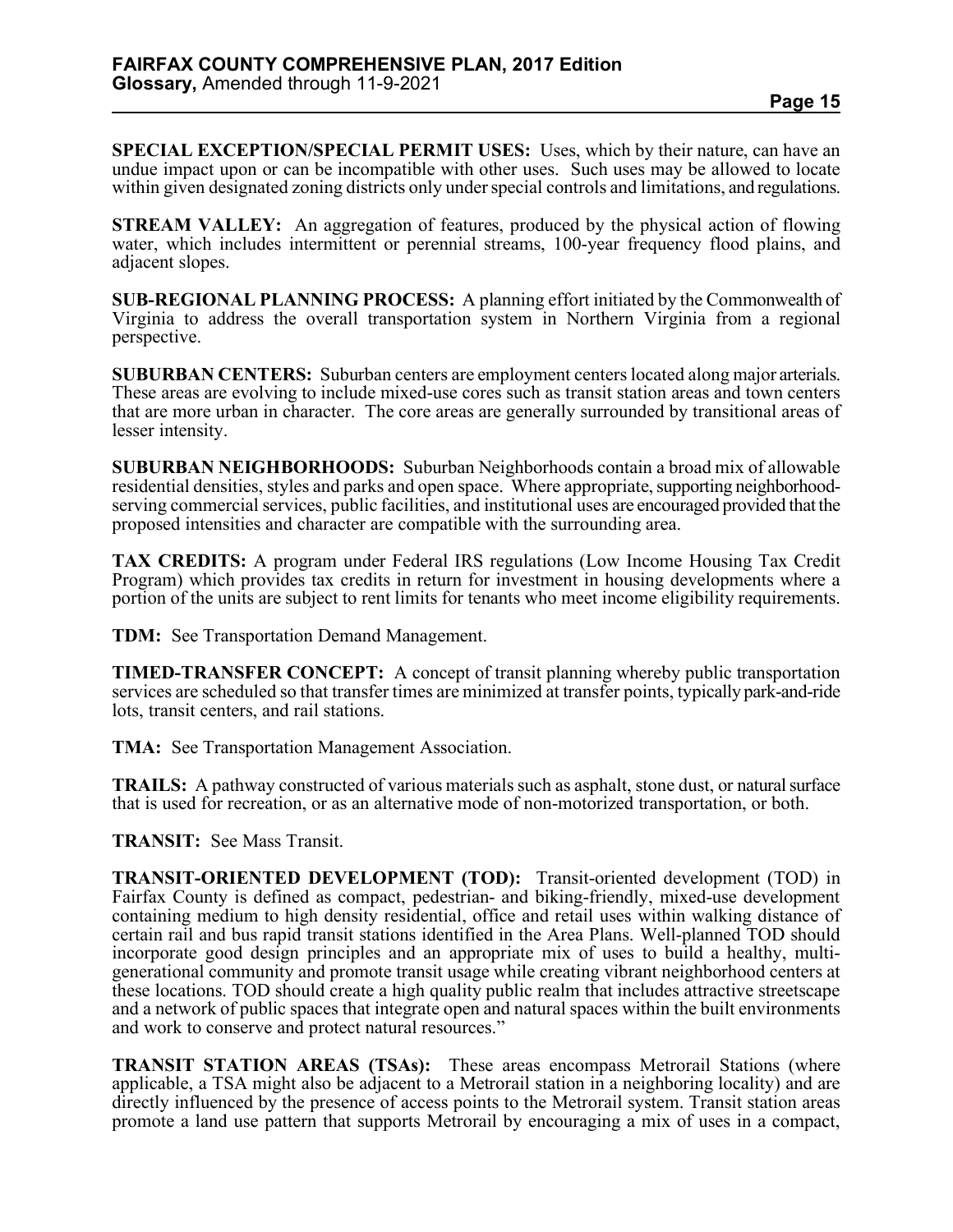pedestrian-friendly urban form within walking distance of the rail station. The transit-oriented development (TOD) area may be generally defined as a ¼ mile radius from the station platform with a density and intensity tapering to within a  $\frac{1}{2}$  mile radius from the station platform or a 5-10 minute walk. Within the region, Metrorail provides a vital public transportation choice that enhances accessibility and reduces the reliance upon single occupancy vehicle use. Transit Station Area boundaries are strongly influenced by the area's access characteristics and the relationship of the station to surrounding stable neighborhoods.

**TRANSIT TRANSFER CENTER:** Facility where public transportation services, usually bus services and sometimes rail service, are coordinated so that passenger transfers are facilitated. Facility typically includes passenger waiting and information areas, bus parking areas, and does not including parking.

**TRANSPORTATION DEMAND MANAGEMENT (TDM):** Actions taken to reduce single occupant vehicle automobile trips or actions taken to manage or reduce overall transportation demand.

**TRANSPORTATION MANAGEMENT ASSOCIATIONS (TMAs):** Groups of employers uniting together to work collectively to manage transportation demand in a particular area.

**TRANSPORTATION SYSTEM MANAGEMENT (TSM) PROGRAMS:** This term is used to describe a full spectrum of actions that may be applied to improve the overall efficiency of the transportation network. TSM programs usually consist of low-cost alternatives to major capital expenditures, and may include parking management measures, ridesharing programs, flexible or staggered work hours, transit promotion, or operational improvements to the existing roadway system. TSM includes Transportation Demand Management measures as well as H.O.V. use and other strategies associated with the operation of the street and transit systems.

**TRIBUTARY STREAM:** Any perennial stream that is so depicted on the most recent U.S. Geological Survey 7 1/2 minute topographic quadrangle map (scale 1:24,000).

**TSA:** See Transit Station Area.

**TSM:** See Transportation System Management.

**TYSONS URBAN CENTER:** Tysons is a significant economic engine to the region. The vision for Tysons includes a dynamic urban center marked by the socioeconomic diversity of residents and workers; a wide range of opportunities and activities; the quality of buildings, aesthetics, and open spaces; and connections and accessibility for all. Tysons includes four transit-oriented development (TOD) areas surrounding four Metrorail stations.

**UNIVERSAL DESIGN:** The design of products and environments to be usable by people of all ages and abilities, to the greatest extent possible, without the need for significant adaptation or specialized design.

**URBAN AGRICULTURE:** The cultivation and distribution of food or other agricultural products in a densely populated area.

**URBAN DESIGN:** An aspect of urban or suburban planning that focuses on creating a desirable environment in which to live, work and play. Design analysis includes the relationship between buildings, streets, land use, open space, circulation, height, natural features and human activity. A well-designed urban or suburban environment demonstrates the four generally accepted principles of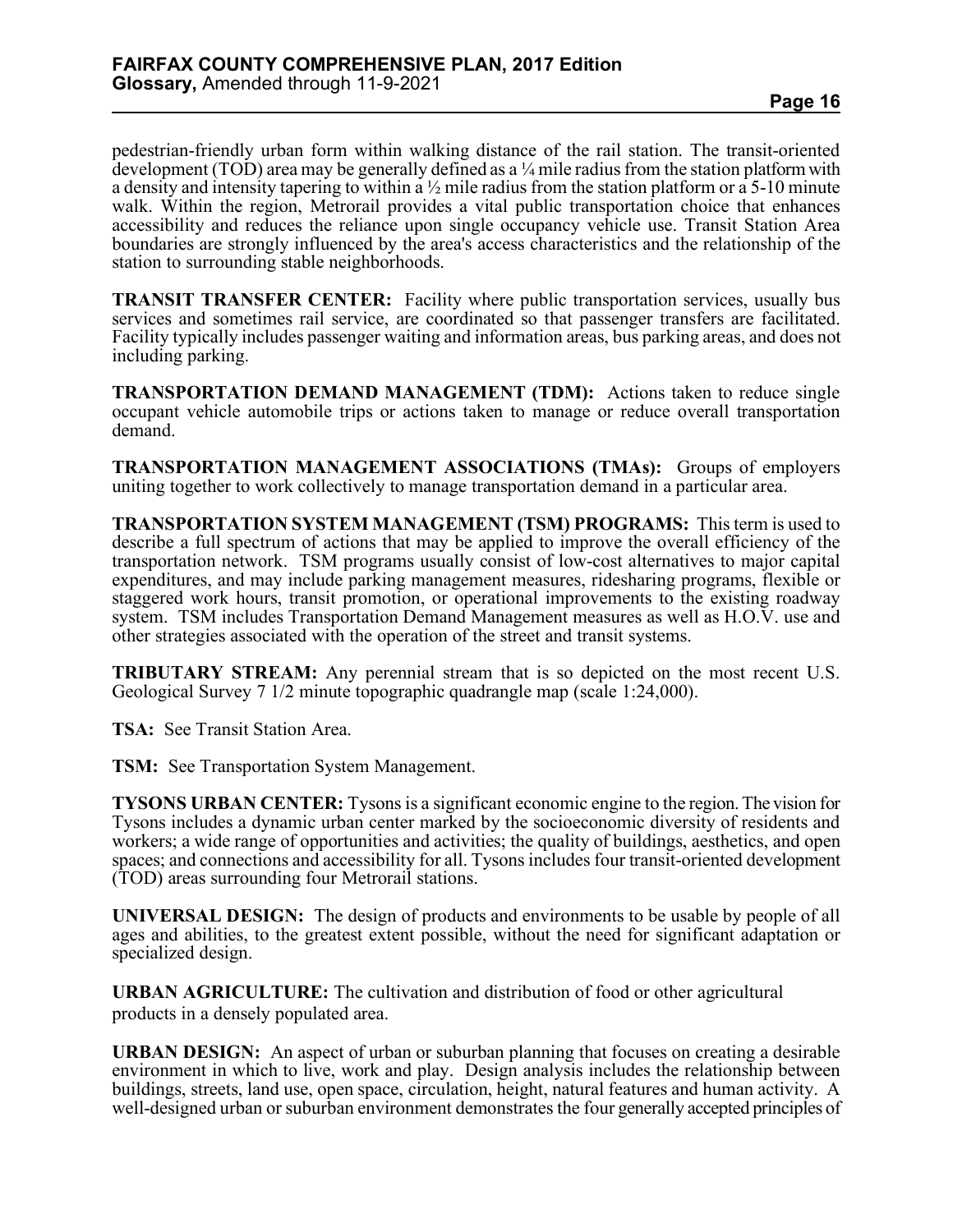urban design: clearly identifiable function for the area; easily understood order; distinctive identity; and visual appeal.

**URBAN PARKS:** Public spaces in urban and mixed-use areas that offer the opportunity for passive and active recreation. Urban parks are defined by features that differentiate them from traditional suburban residential-serving parks. Specifically, urban parks can be qualified by their unique park elements, features, design, and means of implementation. Urban parks can be publicly or privately owned and managed, but should be publicly-accessible. Urban parks should be able to be accessed by any member of the public directly from the public realm without a need for permission, membership, keys, codes or access cards.

**URBAN PLANNING:** The discipline of distributing urban or suburban functions spatially, in terms of activity patterns of people in the physical setting. This includes the physical facilities or improvements to the land which are made to accommodate these activity patterns. Urban or suburban functions addressed in planning are broad, encompassing land use; transportation; housing; open space and recreation; public and human services; and conservation of environmental and heritage resources.

**V/C:** See Volume to Capacity Ratio.

**VDOT:** Virginia Department of Transportation.

**VDOT SIX-YEAR PROGRAM:** The state's six-year Capital Improvement program for transportation. Each year, VDOT adopts a Primary and Secondary budget following public hearings throughout the state. Both budgets are derived from Six-Year Programs, which are updated annually, for the Interstate and Primary Systems, and bi-annually for the Secondary System, following public hearings in each case. Many projects appearing in the Six-Year Program are not fully funded within the Program.

**VDRPT:** Virginia Department of Rail and Public Transportation.

**VHDA:** Virginia Housing Development Authority. A state housing finance agency.

**VIRGINIA BYWAY:** A designation given by Virginia's Commonwealth Transportation Board to a roadway which is of historic significant and/or scenic interest or links areas of historic significant and/or scenic interest.

**VIRGINIA LANDMARKS REGISTER:** The official state register of historic sites. Individual buildings, structures, objects, sites or districts that meet certain criteria of significance may be listed in the register. As with the Fairfax County Inventory of Historic Sites, this designation is primarily a way of officially recognizing significant historic properties, although it does not legally protect a property from demolition or inappropriate change.

**VIRGINIA RAILWAY EXPRESS:** Commuter rail service in the Southern Railway and Richmond, Fredericksburg and Potomac rail corridors.

**VOLUME-TO-CAPACITY (V/C) RATIO:** A measure of the level-of-service or adequacy of roadways, intersections, or transit services, usually expressed during peak periods of travel. The V/C ratio is a comparison of traffic volume to capacity. As used herein, a V/C ratio of 1.0 or greater connotes a congested (LOS E) or failing (LOS F) facility, with long delays.

**WASHINGTON METROPOLITAN STATISTICAL AREA (MSA):** The Bureau of Census designation for the metropolitan region that includes Fairfax County. It also includes the District of